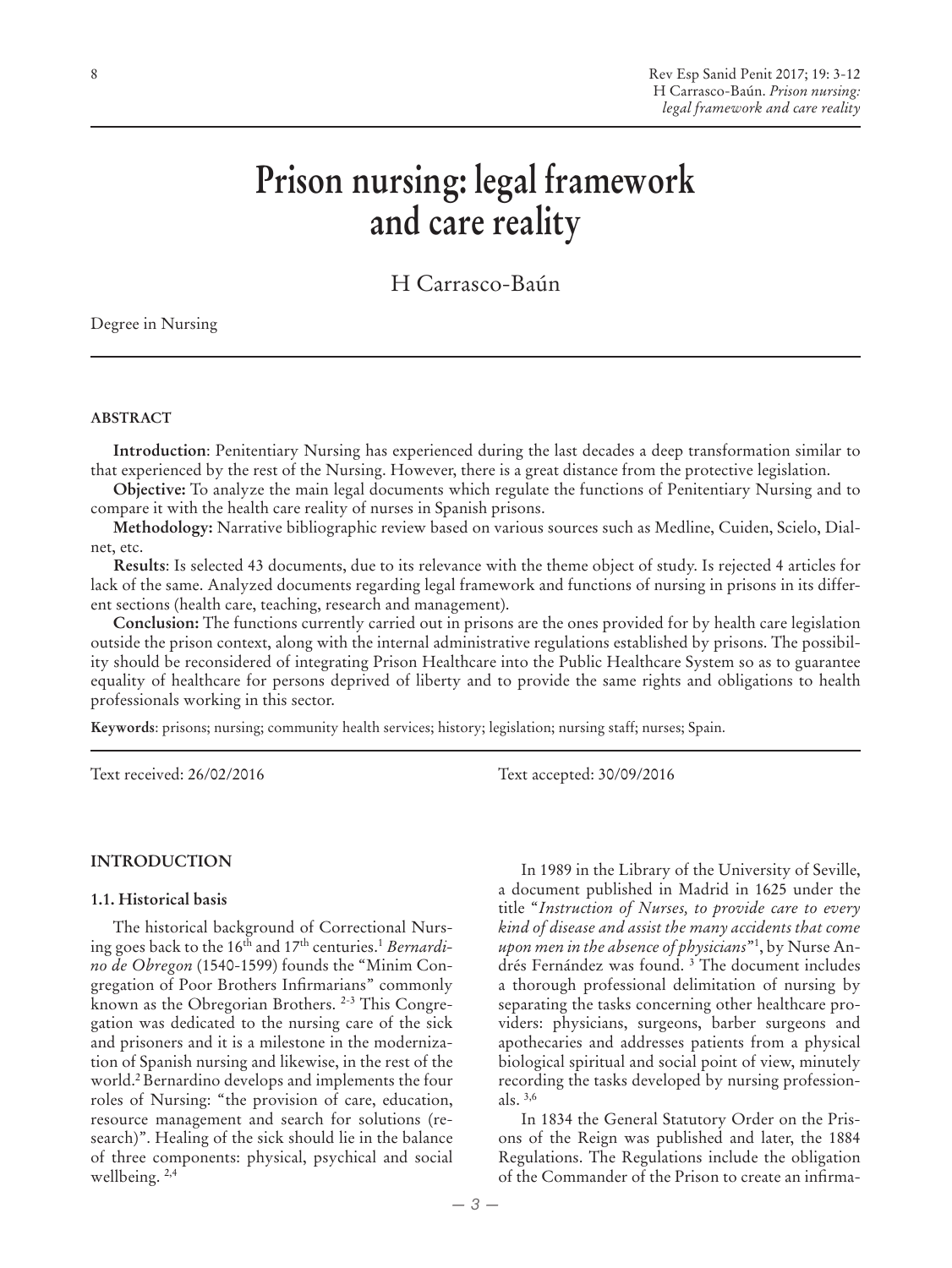ry in the facility to host and assist the sick and convalescing to avoid their transfer to hospitals. To this end, there should be a cabinet with the essentials in charge of the surgeon-physician of the Prison. 7

In 1938, inspection services of prisoner concentration camps supervise the correctional facility of Trujillo and detect relevant sanitary deficiencies and dispose: "all the convenient should be done so that an infirmary be provided next to the room currently used as the Doctor's Office and if this room does not meet the appropriate conditions another room within the facility should be assigned to that purpose  $(...)$ <sup>" 8</sup>

In Spain, between the 1940s and the 1980s the provision of healthcare to inmates was mainly based on charity, human and material resources being therefore adjusted to that conception. 9

#### 1.1 **Features of the imprisoned population**

The milestone of healthcare in correctional facilities (CF) is the individual and it corresponds to a profile of citizen deprived of liberty. 10 "The provision of healthcare should be granted to inmates as regular users of health services, along with access of this group to health resources, the quality of correctional healthcare and equity regarding the access to care" <sup>11</sup> The responsibility of health teams within CF is to ensure a health status of inmates equivalent to that of the general population where the prison is located.

The imprisoned population has several specific features, different from the general population that in turn, determine particular nursing needs. 7, 12

With reference to social and sanitary features, we must underline the high prevalence of severe socially and economically relevant diseases such as HIV, hepatitis C, tuberculosis and drug abuse, without dismissing the high percentage presenting mental disorders and the increasing number of patients with chronic pathology. Throughout recent decades, foreign population has significantly grown, different ways of falling ill have been imported and Prison Health has had to face all this. 13

Regarding demographic profiles, CFs host a young population, where approximately 70% are under 45 years old, with a low cultural level. Most of the time, their imprisonment entails their first contact with the healthcare system. There is a predominance of male inmates. According to data from the Correctional Department in January 2015, 65,039 people were hosted in Spanish correctional facilities, 4978 being women. We must not forget that in female CF their children are also assisted since they can keep their own children under 3 years old. Healthcare provided in these facilities should also include the children.

#### **1.2. Features of Correctional Nursing professionals**

As to nursing professionals developing their tasks in CF we can say that, as in other areas, "the practice of Nursing is a combination of health sciences and the art of care, a humanistic combination of scientific knowledge, nursing philosophy, clinical practice, communication and social science" 14, 15

Correctional Nursing has a complex development that supports the need of raising awareness on this field. The tasks developed by nursing professionals are poorly known by professionals outside correctional healthcare, playing a secondary role within the health system. Correctional nurses could be defined as "specialists largely unknown by society with limited technical and human means and with special patients, even if only due to the deprivation of liberty, with a relevant increase of mental diseases, drug abuse and infectious pathology"16. The special features of the correctional population and the correctional environment make correctional nurses special themselves.

As to the administrative relationship, correctional nurses are employees of the General Administration, governed by the regulations of the Administration, the Spanish Constitution, the Basic Statute of Public Employees and are subject to the hierarchical system established by these regulations. Therefore, correctional nurses depend on the Ministry of the Interior as the rest of staff from Penitentiary Institutions (PI) and ultimately on non-healthcare superiors, such as directors of CF or those performing the corresponding duties. As far as the Catalan Administration is concerned, the General Directorate of Correctional Services and Rehabilitation is responsible for the corresponding competences. The transfer of competences responds to the Royal Decree 3482/1983 as of December 28th on the transfer of services from the Government to the *Generalitat* of Cataluña regarding correctional administration. Nevertheless, until 2006 the formal process was not initiated, concluding on October 1st 2014 with the transfer of healthcare personnel to the *Institut Catalá de la Salut* (Catalan Institute of Health).<sup>11</sup>

Prison health care is organized around the tasks of correctional nurses, thus a fundamental axis of prison healthcare itself. Currently in Spanish CF, it is estimated that there are 9.09 nurses per every 1000 inmates, with a corresponding ratio of 110 inmates per every professional nurse. According to a study by the Nursing Group of the Spanish Society of Prison Health (GESESP in Spanish) where 1139 inmates of 77 different facilities were interviewed, 33.5% of inmates (382) reported pursuing nursing consultation on a daily basis and 25.5% (294) on a weekly basis to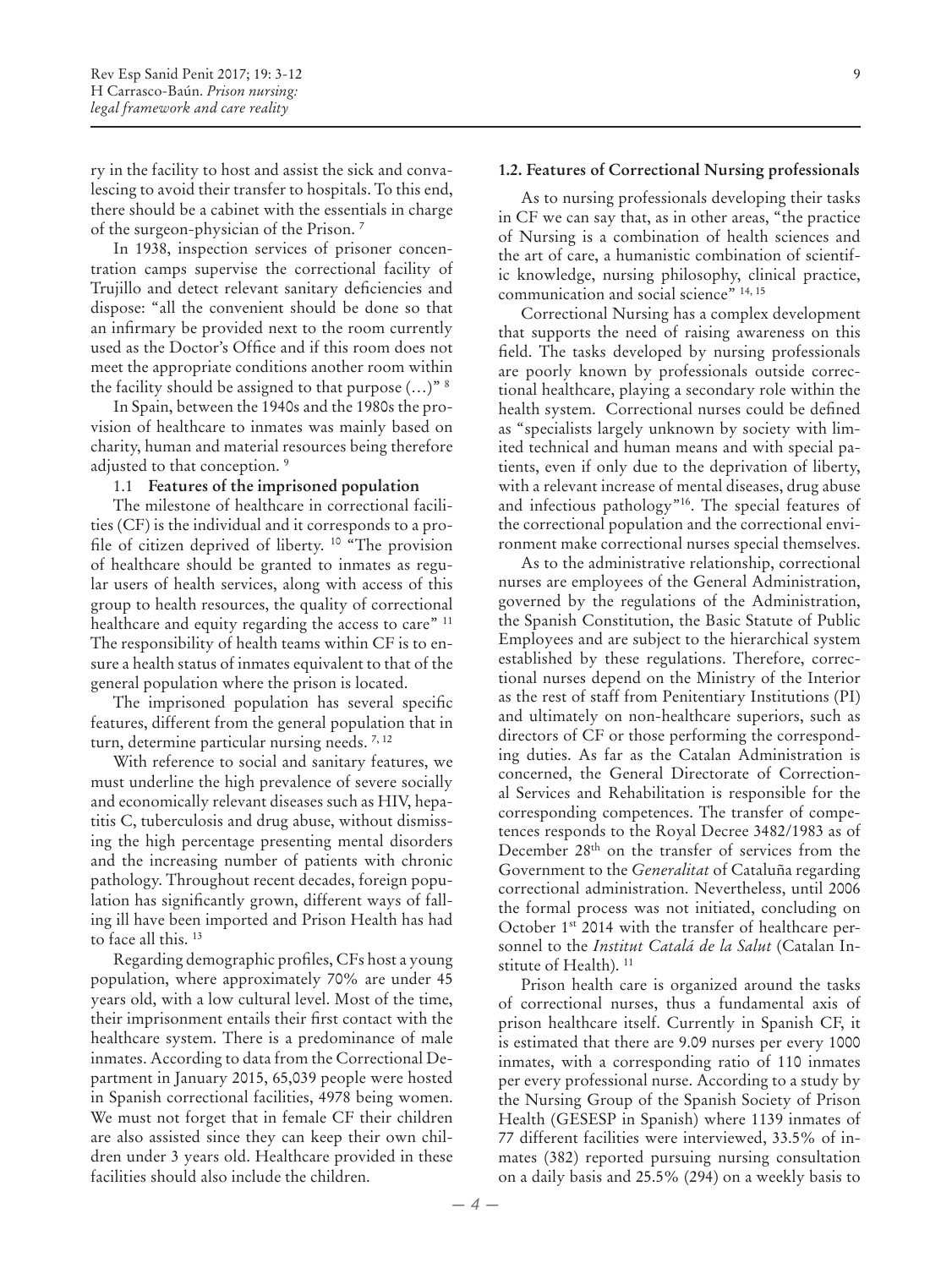address their health related issues. Only 7.6% of inmates reported never pursuing nursing consultation. According to the same study, inmates were offered the possibility of evaluating nurses through a Likert scale. The average score was 4 (range 4 to 5) which corresponds to "sufficient". Likewise, they were asked whether nurses solved their health issues: 34.7% (395) reported that they always did, 31.8% (362) almost always, 27.7% (316) sometimes and 5.8% (66) never. 14

This data shows that patients subject to the provision of care in correctional facilities positively evaluate nursing staff as well as the work that they develop and they seek consultation to solve their health problems on a significant proportion.

## **1.3. Prison Healthcare**

Prison healthcare (PH) is a term taken from legal texts to define "any activity promoted by correctional facilities aimed at the prevention and restoration of health of those hosted within". 11 In Spain the term appears for the first time in the 19th Century Legal Code as a specific term of the correctional administration. Spanish prison healthcare has very high quality rates in comparison with even more economically developed countries. 17

In Spain there are currently two management models: that administered by the Ministry of the Interior, including all autonomous communities except for Catalonia and the Basque Country, which are managed by the Department of Health of the *Generalitat de Catalunya* and of the Basque government respectively.

According to Royal Decree 148/1989 the Sub-directorate General of PH is created. In 1997 the Spanish Society of Prison Healthcare is founded. Its founding sheds light on the task of correctional healthcare professionals who had been neglected by the Public Health system. Thus a difficult and meritorious work is initiated: the promotion of research through the creation of the Spanish Journal of Prison Health (*Revista Española de Sanidad Penitenciaria*), indexed in Medline and the holding of National Conferences and Seminars that promote the recognition and appreciation of the work carried out in prisons by the rest of healthcare institutions.<sup>18</sup>

Society and prisons are not isolated realities since health issues in prisons have a clear impact in society and vice versa. They are therefore forced to come to terms and interact. 19 Prison healthcare needs to have the same features and quality standards as that delivered by public health services, according to the General Prisons Act and Act 16/2003 as of May 28th on the Cohesion and Quality of the National Health

System (NHS). This is why prison healthcare has to be coordinated with Community Healthcare to grant real equality of the services delivered and not breach the right to the protection of health (Art. 43 of the Spanish Constitution). 20

According to the Sixth Additional Provision of the Act on the Cohesion and Quality of the NHS<sup>21</sup>, "healthcare services reliant on Correctional Institutions will be transferred to autonomous communities for their complete integration in the corresponding autonomic services of health". The Basque country and Catalonia are the communities where functions and services have been transferred to the Health Teams of the public network. 11

# **OBJECTIVES**

The objective of this bibliographic revision is to describe the reality of care provided by Correctional Nursing professionals through the collection and analysis of the main legal documents that regulate Prison Healthcare in Spanish facilities.

#### **MATERIAL AND METHODS**

We carried out a literature search between December 2014 and December 2015. Medline, Cuiden, Scielo and Dialnet were the databases that we analyzed. The main keywords were "nursing", "jail", "prison", "evolution", "nursing functions prisons", "nursing laws prisons" and "prison healthcare". The articles reviewed date back to 1834 until 2015. Moreover, three specialized books on Prison Healthcare were used and different numbers of the Spanish Journal of Prison Health were reviewed together with the website of the Ministry of the Interior and Correctional Institutions as well as several legal documents on the issue.

#### **RESULTS**

47 documents were reviewed, 43 of which were selected due to their relevance to the issue. 4 articles were rejected for lacking it.

# **4.1 Legal Framework**

With regard to the legal foundations of PH in chronological order we find legal documents addressing correctional nursing from 1834 to 2011 when the previous denomination of healthcare technical assistants (ATS in Spanish) was changed to Correctional Nursing professionals and the 1982 and 1996 prison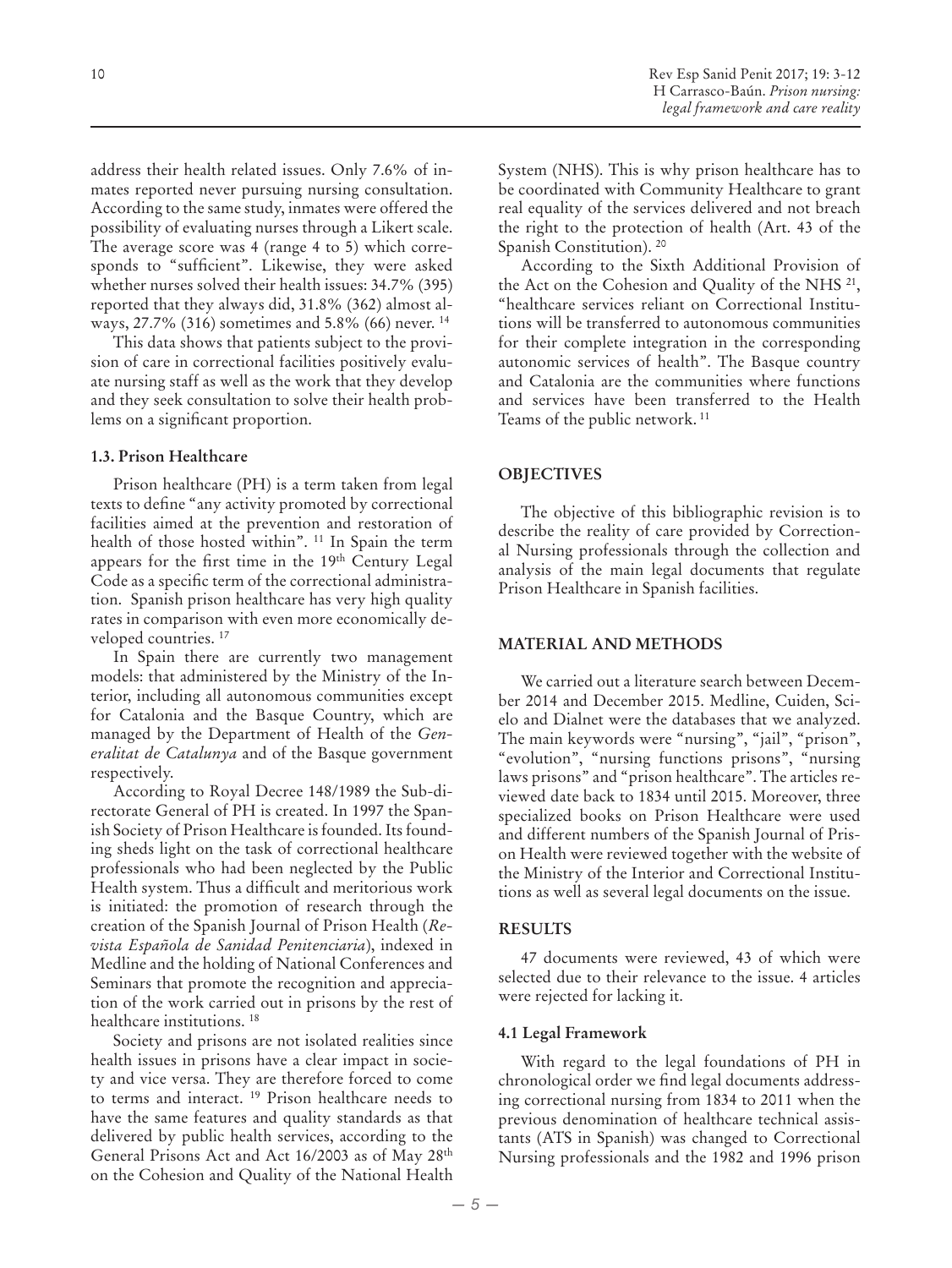regulations (PR/82, PR/96). Throughout these years a series of legal documents form the essentials of Correctional Nursing. (Table 1)

#### **4.2 Roles of nurses in prisons**

The roles performed by professional nurses in CF can fit into three categories:

- Healthcare delivery: mainly through Primary Care. In this sense it can be equivalent to a primary care institution. We must also underline the delivery of care to patients included in HIV, hepatitis C, tuberculosis, mental health and drug use programs, as well as emergencies. The care delivered is therefore similar to primary care in some aspects and it is specific and different in other ways.
- Chronic patients: correctional care has a substantial role as a long-term centre with chronic patients since individuals are hosted for long periods of time in CF and suffer from chronic diseases.
- Management of medical-legal, regulatory and administrative aspects: PH is an activity which goes beyond law and the delivery of healthcare and it is regulated by prison legislation. 11

The roles of nursing included in the Regulations of healthcare professions are: delivery of care, teaching, research and management. All of them are carried out by correctional nurses.

The roles of nurses are currently regulated by the 1996 Correctional Regulations and some not repealed articles from 1981 such as Art. 324 which establishes nursing roles. 27-29

According to the GESESP study from 2008, almost 79% believe that correctional nursing roles are obsolete and totally isolated from reality. 5.3% believe that they are acceptable and compatible; 5.9% poorly operational although acceptable and 10.1% of professionals report being completely unaware of these roles. 23,39

#### *4.2.1. Delivery of care*

Nursing consultation is one of the key elements of Nursing, since it provides direct contact between professionals and patients. 14 Consultation sessions can be included in two different categories, according to the promoter of each one:

— Session by demand: consultation pursued by patients or as a result of an emergency. 10,23

— Scheduled session: created by prior appointment, proposed on the initiative of nursing professionals or derived by other professionals (physician, specialist). It is aimed at detecting and assessing risk factors or health issues, carrying out health education and monitoring of chronic processes, promotion of health and treatment adherence as well as comprehensive care delivery. The delivery of care is aimed at both healthy and diseased individuals. 10, 36 (Table 2)

According to a study carried out by GESESP nursing consultation is the most rewarding activity for professionals, yet is the one they spend less time with since it demands more time for the preparation and delivery of medication and methadone. 39

# *4.2.2. Teaching*

With regard to teaching, many CF collaborate with Nursing Schools by tutoring internships for graduate students. It is all about training to offer quality care without forgetting Health Education that professionals carry out in facilities with patients, both as individuals and as groups. (Table 3)

#### *4.2.3. Research*

Research is the main basis for the improvement of care delivery, an essential tool to offer quality care for the general population. 40 The main objective of Nursing research is to improve the results of care, advancing knowledge and Nursing practice, by implementing scientific evidence-based care subjected to revision and validation, promoting quality care, in search of excellence and cost-efficiency.<sup>10</sup>

The progression of research in the Correctional Department is extremely slow. Nursing professionals dedicated to research are scarce and they lack the appropriate support. Nevertheless, currently there is a raising awareness on contributing to scientific progress through publications in journals such as the Journal of Prison Health: the main means of communication. 41

#### *4.2.4. Management*

Management and Organization of correctional nursing are greatly diluted with regard to their regulation. 10 Nurses assume administrative tasks entailed by the health system, from drafting clinical records, consulting outside specialists, producing reports for patients, different bodies within the administration, judges and courts. Supervisors are responsible for the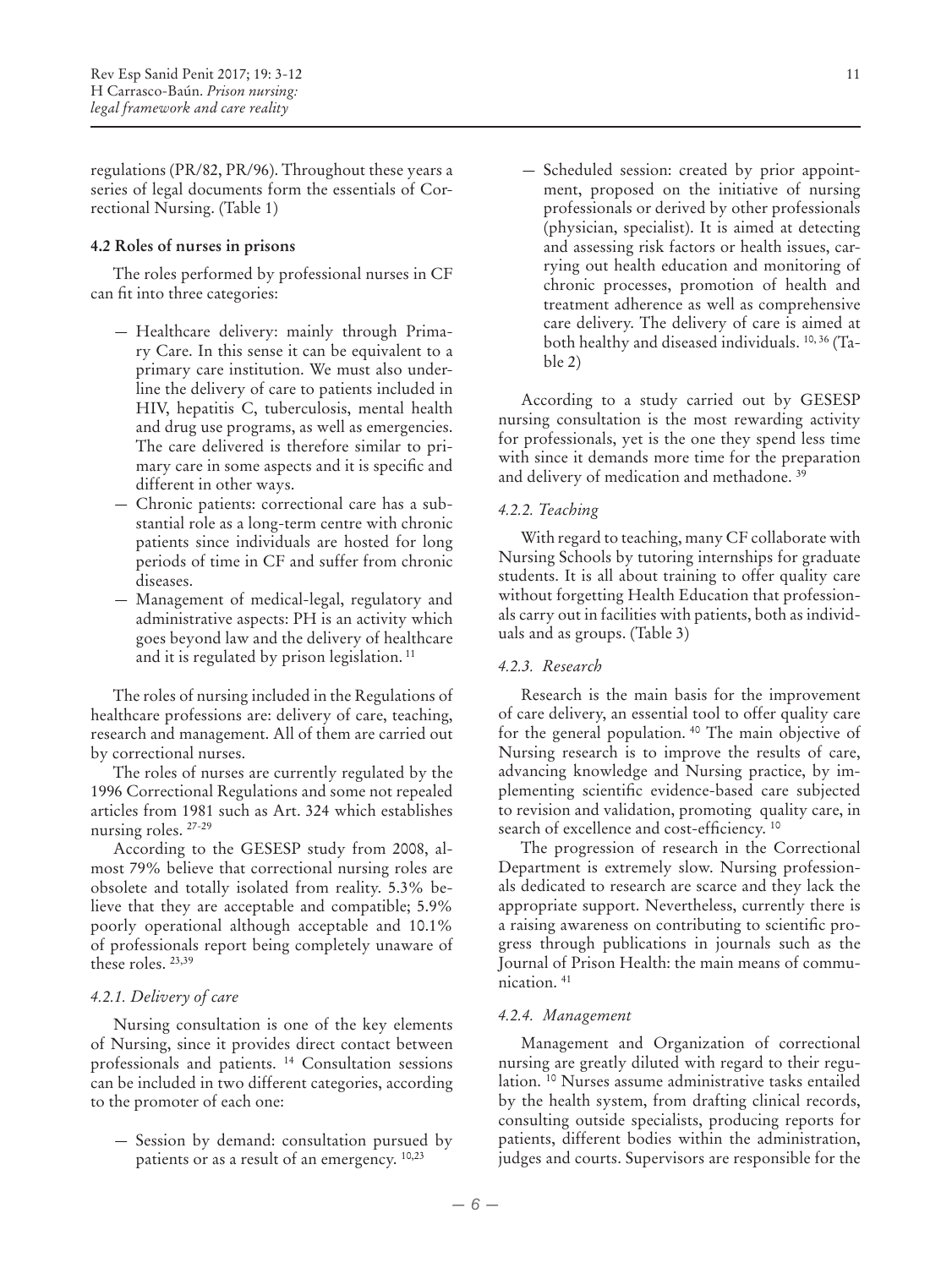organization of correctional nursing services. Where there are no supervisors, staff nurses assume this responsibility, as well as that of pharmacy stores and other healthcare documentation when needed. 18 (Table 4)

# **DISCUSSION AND CONCLUSIONS**

Nursing is a young discipline. During the last century it evolved from a voluntary discipline, mostly religious with delegated and anonymous functions, to a

| <b>LEGISLATION</b>                                                                                      | REGULATED FUNCTIONS                                                                                                                                                                                                                                                                                                                                                                                                                                                                                                                                                                                                                                                                                                                                                                                                                                                                                                                                                       |
|---------------------------------------------------------------------------------------------------------|---------------------------------------------------------------------------------------------------------------------------------------------------------------------------------------------------------------------------------------------------------------------------------------------------------------------------------------------------------------------------------------------------------------------------------------------------------------------------------------------------------------------------------------------------------------------------------------------------------------------------------------------------------------------------------------------------------------------------------------------------------------------------------------------------------------------------------------------------------------------------------------------------------------------------------------------------------------------------|
| R.D, as of 11 November 1889,<br>regarding the reorganization of the<br>staff of correctional facilities | First reference to correctional Nursing. Article 36 clearly establishes that "practicing<br>surgeons, pharmacists and correctional nursing staff will be included within the<br>Healthcare Department". <sup>14</sup>                                                                                                                                                                                                                                                                                                                                                                                                                                                                                                                                                                                                                                                                                                                                                     |
| O.L, as of 25th November 1944<br>regarding the Basis of the National<br>Health System <sup>22</sup>     | Professional organization of physicians and non-medical staff (midwives, trainees and<br>nurses). <sup>10, 23</sup>                                                                                                                                                                                                                                                                                                                                                                                                                                                                                                                                                                                                                                                                                                                                                                                                                                                       |
| 1973 Non-medical staff<br>Regulations in Correctional<br>Facilities <sup>24</sup>                       | Repealed. The sole clear reference regarding the regulation of functions. Article 48<br>establishes the role and functions of correctional nurses. <sup>10,23</sup>                                                                                                                                                                                                                                                                                                                                                                                                                                                                                                                                                                                                                                                                                                                                                                                                       |
| 1978 Spanish Constitution <sup>20</sup>                                                                 | Article 25 of our founding charter states "custodial sentences and security measures will<br>focus on re-education and social reintegration and will not consist of forced labour".<br><sup>9</sup> The right to health is a universal right and cannot be limited nor restricted by<br>imprisonment, both of preventive nature and to serve a custodial sentence.                                                                                                                                                                                                                                                                                                                                                                                                                                                                                                                                                                                                        |
| General Prison Organization Act<br>1/1979 (LOGP) <sup>25</sup>                                          | Own independent autonomous prison health system within the Correctional<br>Administration, dependent of the Ministry of the Interior, withdrawn from the<br>national health system.<br>It included primary care and specialized and preventive care, as well as admittance to<br>prison hospitals. All correctional facilities must count with primary healthcare teams,<br>as Article 36.1 of LOGP states. <sup>26</sup>                                                                                                                                                                                                                                                                                                                                                                                                                                                                                                                                                 |
| Prison Regulations                                                                                      | Approved y Royal Decree 1201/1981, as of 8th May <sup>27</sup> and amended by Royal Decree<br>787/1984, as of 28th March. <sup>28</sup> Article 324 includes currently in force nurse functions::<br>a) "Join physicians upon consultation and upon examination of new inmates, noting<br>their instructions for the administration of injectable and other treatments.<br>b) Performing cures according to their training.<br>c) Controlling medication and healthcare material so that only those prescribed by phy-<br>sicians are used.<br>d) Personally leading decontamination and disinfection activities, as stated by physicians.<br>e) Personally being responsible for administrative documents and more specifically for<br>clinical records, examination records, files and others that the department may need.<br>f) Immediately attending when thus requested byte Director or the individual in charge<br>of the corresponding functions." <sup>29</sup> |
| O.L. 14, as of 25th April: 1986<br>General Health Act 30                                                | It grants the rights of inmates and their access to healthcare services on effective<br>equal terms. <sup>11</sup> The main objective is to "regulate all actions that may lead to the<br>implementation of the right to health protection". This Act introduced the National<br>Health System in our country. It is the first Law which reflected the need for<br>renovating the prison health system as to introduce healthcare services on equal terms<br>as those of the general population. 10, 23                                                                                                                                                                                                                                                                                                                                                                                                                                                                   |
| R.D 1231/2001 <sup>31</sup>                                                                             | Article 52.1 states that: "performing the nursing profession entails the provision of<br>healthcare, as well as research, management and educational activities". <sup>23</sup>                                                                                                                                                                                                                                                                                                                                                                                                                                                                                                                                                                                                                                                                                                                                                                                           |
| O.L 16, as of 28th May regarding<br>the Cohesion and Quality of the<br>NHS <sup>21</sup>                | Two main objectives: the cohesion and standardization of the health system by<br>avoiding any risk of dispersión once transferred the corresponding competences and<br>ensuring the quality of the services provided by granting the safety of patients, on<br>the basis of the principles of equality, quality and citizen engagement. Its additional<br>provision states the transfer of healthcare services and institutions dependent of the<br>correctional department to the corresponding Autonomous Communities. <sup>26, 29</sup><br>In 2005, the Parliament passed a non-legislative motion which urged Autonomous<br>Communities to carry out this transfer. <sup>11</sup>                                                                                                                                                                                                                                                                                     |

Table 1. Legislation relating to Correctional Healthcare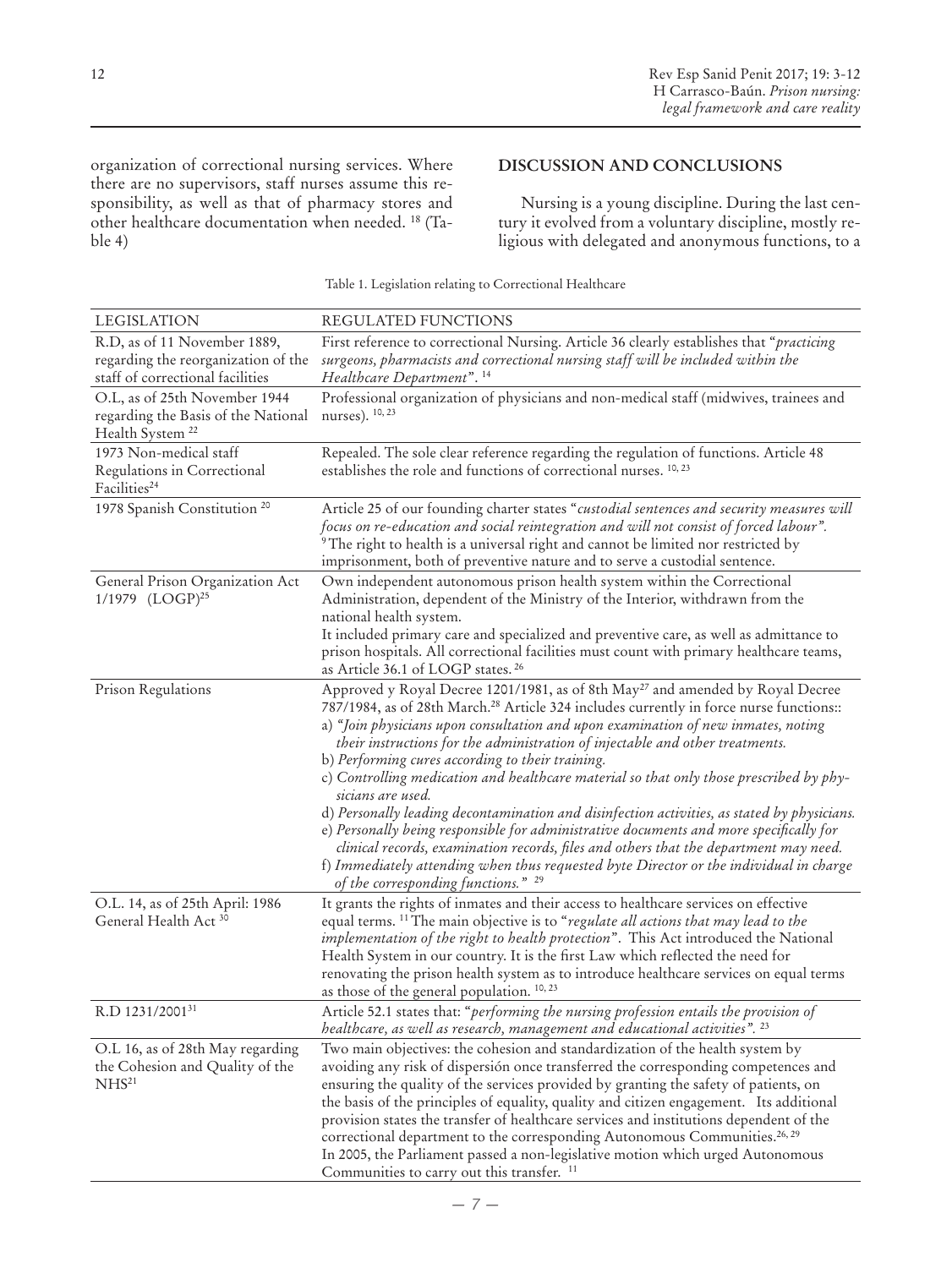| <b>LEGISLATION</b>                                                                                                                              | <b>REGULATED FUNCTIONS</b>                                                                                                                                                                                                                                                                                                                                                                                                                                                                                                                             |
|-------------------------------------------------------------------------------------------------------------------------------------------------|--------------------------------------------------------------------------------------------------------------------------------------------------------------------------------------------------------------------------------------------------------------------------------------------------------------------------------------------------------------------------------------------------------------------------------------------------------------------------------------------------------------------------------------------------------|
| O.L 44, as of 21st November 2003,<br>regarding the Organization of<br>Healthcare Professions <sup>32</sup>                                      | Article 7 states that "It belongs to Graduates in Nursing to perform the management,<br>assessment and provision of Nursing care aimed at the recovery of health and the<br>prevention of diseases and disabilities". It modifies the organization and inter-relation<br>of healthcare professions as it leaves the pre-existing pyramid system, where physicians<br>were at the top of the pyramid and organized the rest, to a system where all professions<br>cooperate and are inter-related and where the patient is the main axis. <sup>23</sup> |
| R.D. 55 and 56 as of 21st February<br>2005                                                                                                      | It regulates all university information regarding graduate and postgraduate education<br>for its European Adaptation. <sup>14,23</sup>                                                                                                                                                                                                                                                                                                                                                                                                                 |
| R.D. 450 as of 22nd April 2005                                                                                                                  | Creation of new Nursing sub-specialties. <sup>14, 23</sup>                                                                                                                                                                                                                                                                                                                                                                                                                                                                                             |
| O.L 29/2006 regarding the rational Nurse prescribers. <sup>23</sup><br>use of drugs and healthcare<br>products <sup>33</sup>                    |                                                                                                                                                                                                                                                                                                                                                                                                                                                                                                                                                        |
| R.D. 183 as of 8th February 2008                                                                                                                | It defines and classifies new specialties within Health Sciences <sup>23</sup> and develops certain<br>aspects of the specialized healthcare training system. <sup>14</sup>                                                                                                                                                                                                                                                                                                                                                                            |
| R.D 20/2011, as of 30th December,<br>regarding urgent budgetary<br>and financial measures for the<br>correction of public deficit <sup>34</sup> | "The denomination of correctional healthcare assistant staff changes to Correctional<br>$Nures$ <sup>", 29, 35</sup>                                                                                                                                                                                                                                                                                                                                                                                                                                   |
| R.D. 967/2014, as of $21^{st}$<br>November                                                                                                      | Agreement of the Council of Ministers determining the degree of the Spanish<br>Qualification Framework for the Official University Nursing Diploma.                                                                                                                                                                                                                                                                                                                                                                                                    |

Table 2. Examples of activities and programs implemented by nurses in correctional facilities.

| Programs for the         | Upon imprisonment examination will be performed to know the patient regarding liver                      |
|--------------------------|----------------------------------------------------------------------------------------------------------|
| Prevention of Infectious | disease, sexually transmitted diseases, HIV, etc. Vaccination campaigns against HAV, HBV <sup>18</sup> , |
| Diseases                 | tetanus and flu <sup>38</sup> , as well as a TBC control program.                                        |
| Harm reduction programs/ | Methadone maintenance program, syringe exchange program <sup>18</sup> and smoking cessation              |
| Drug use programs        | programs. <sup>38</sup>                                                                                  |
| Preparation and          | Psychotropics, antiretroviral therapy, chronic mediations, directly observed therapies (DOTs).           |
| Administration of        |                                                                                                          |
| prescribed medication    |                                                                                                          |

|  |  |  | Table 3. Teaching activities carried out by correctional nurses. |  |
|--|--|--|------------------------------------------------------------------|--|

| Health Education (HE)                 | Nurses develop the main role regarding the promotion of HE in accordance with the<br>multicultural and diverse context of patients. <sup>10, 13</sup> HE is one of the essential tools in the<br>promotion of health <sup>37</sup> . It aims at enabling personal development so that inmates take their own<br>decisions being fully aware and autonomous regarding their health so that they acquire healthier<br>habits to avoid and change certain lifestyles. <sup>18</sup> |
|---------------------------------------|----------------------------------------------------------------------------------------------------------------------------------------------------------------------------------------------------------------------------------------------------------------------------------------------------------------------------------------------------------------------------------------------------------------------------------------------------------------------------------|
| Undergraduate training                | Tutoring of Nursing students regarding their curricular internships.                                                                                                                                                                                                                                                                                                                                                                                                             |
| Postgraduate training                 | Acquisition of new knowledge to offer excellence-based quality care. Tutoring of new colleagues.                                                                                                                                                                                                                                                                                                                                                                                 |
| Continuous training                   | Advanced training courses, expert courses, Master's Degree, seminars, congresses, etc.                                                                                                                                                                                                                                                                                                                                                                                           |
| - Within the<br>correctional facility | Clinical sessions, lectures, meetings. Rarely do facilities do this and we should promote it.                                                                                                                                                                                                                                                                                                                                                                                    |
| $-$ Outside the facility              | Agreements with public hospitals to attend refresher courses. <sup>23</sup>                                                                                                                                                                                                                                                                                                                                                                                                      |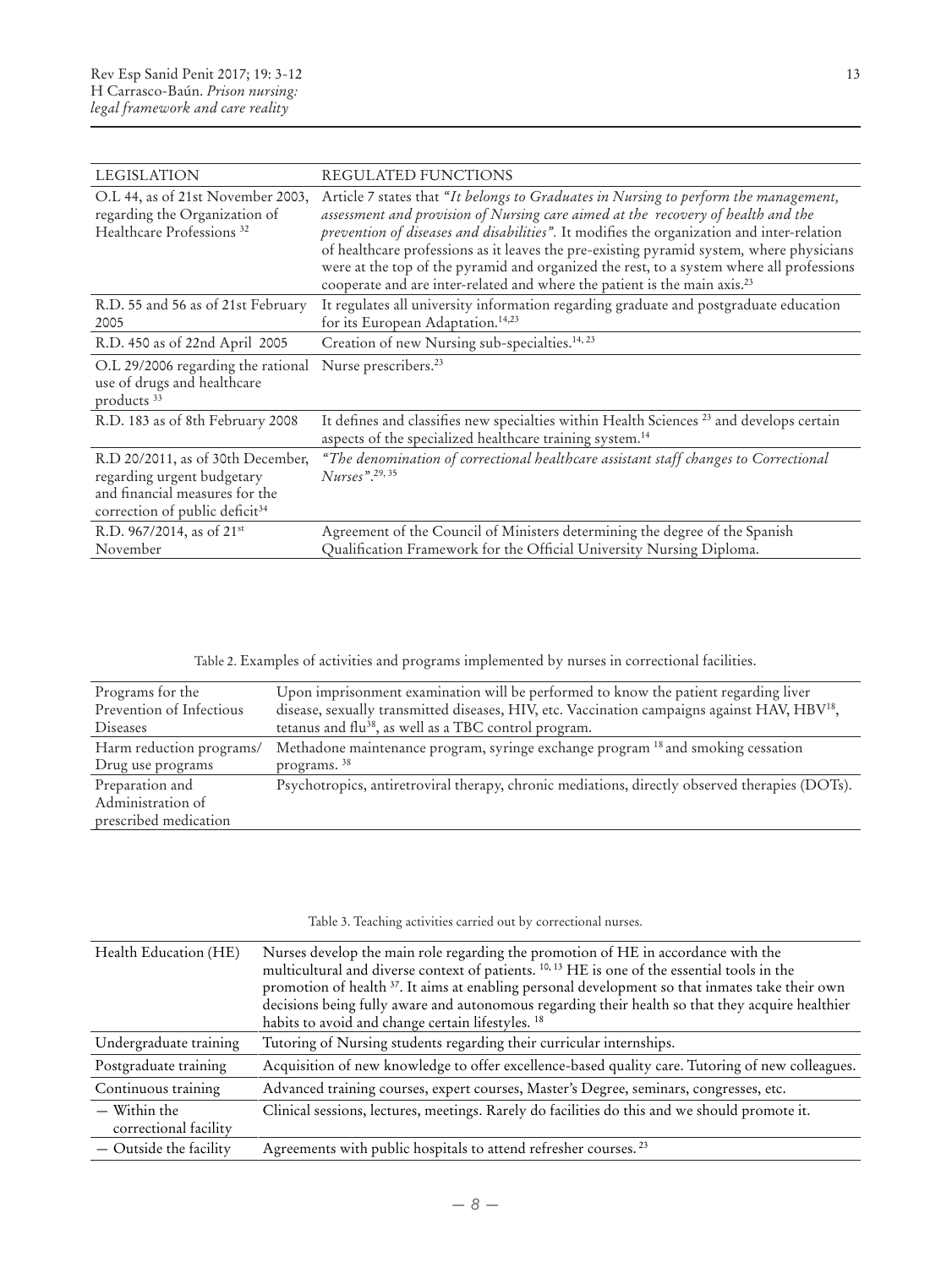| <b>DOCUMENT</b>                                                                                                                                 | <b>CONTENTS</b>                                                                                                                                                                                                                                  |
|-------------------------------------------------------------------------------------------------------------------------------------------------|--------------------------------------------------------------------------------------------------------------------------------------------------------------------------------------------------------------------------------------------------|
| Vera Remartínez, 2009. Serrano Tárraga.<br>2010. Martínez Riera. 2014                                                                           | Six roles for correctional nurses according to the General Prisons Act (RP in<br>Spanish). <sup>23, 26, 29</sup>                                                                                                                                 |
| SGIIPP website                                                                                                                                  | Five main roles, excluding the last. <sup>35</sup>                                                                                                                                                                                               |
| "Enfermería penitenciaria: competencias,<br>funciones e intervenciones" GESESP<br>2010. Editorial Rev. Esp. SP "Enfermería<br>en prisiones"2007 | Regarding the Statute of Correctional Employees, which despite being<br>abolished is the sole clear reference regarding the regulation of correctional<br>nurses' roles. 10, 15                                                                  |
| Prólogo de "Realidad laboral y<br>profesional de la Enfermería en las<br>prisiones españolas" GESESP 2009                                       | "Rooted in the past roles", roles included in the current Correctional Act are<br>obsolete and divorced from the reality of these professionals". 39                                                                                             |
| Letter of the Asociación de Enfermería<br>Comunitaria. Martinez Riera JR. 2014                                                                  | "The rules and the roles are utterly out of touch with current correctional nursing<br>regulations" <sup>29</sup>                                                                                                                                |
| Saiz de la Hoya .2003                                                                                                                           | "There is a lack of modern and practical healthcare staff functions".41                                                                                                                                                                          |
| Avendaño Merín.2006                                                                                                                             | "There is a lack of role definition, which holds back professional development". 13                                                                                                                                                              |
| Vera Remartínez, GESESP 2010. GESESP<br>2009. Martínez Riera.2014. GESESP 2008.                                                                 | Revision of currently in force roles as to update them and adapt them to the<br>reality of professional Correctional Nurses. <sup>10, 23, 29,39</sup>                                                                                            |
| León Molina, 2013 Serrano Tárraga, 2010.<br>Avendaño Merín, 2006. SESP 2014. Vera<br>Remartínez et al 2009. GESESP 2008                         | Four main roles of Correctional Nurses: those regarding the delivery of care,<br>teaching, research and management. <sup>1, 10, 13-14, 18, 23, 26,39</sup>                                                                                       |
| Cibanal Juan. 2000                                                                                                                              | Teaching and HE activities. <sup>37</sup>                                                                                                                                                                                                        |
| Romero M et al 2000                                                                                                                             | Research role, data bases and scientific journals <sup>40</sup>                                                                                                                                                                                  |
| Martínez Delgado.2014. Vera-Remartínez.<br>2009 Arroyo JM 2001. Avendaño Merín.<br>2006                                                         | Professional isolation of correctional nurses, leading to employment and<br>professional discrimination and inequality regarding other nurses. <sup>12-13-14,23, 36, 43</sup>                                                                    |
| Serrano Tárraga. 2010. Martín Sanz. 2014.<br>Zulaika D. 2012 Arroyo JM 2001.                                                                    | Transference of competences to Autonomous Communities for a complete<br>integration within the corresponding autonomic health departments and<br>the NHS and the inclusion of Prison Healthcare within the Ministry<br>of Health. 8-9, 11,26, 43 |

Table 4. Bibliohraphic revision regarding the opinions on Correctional Nursing roles.

profession with university training and its own body of knowledge, delivering evidence-based care. Correctional nursing has evolved in line with non-correctional nursing, but according to the documents found, this has not been the case of the legislation that regulates it.

Despite this fact, this paper evidences the existing breach between reality and the legislation that regulated the delivery of care in prisons. Legal regulations should facilitate work, yet in this case is the opposite. Obsolete isolated from reality legislation jeopardizes the development of correctional nursing. This bibliographical revision evidences what nursing professionals have been reporting for decades: the roles currently included in Correctional Regulations fail to respond today's healthcare reality.

The roles that correctional nurses currently perform are those clearly included in outside-prison legislation. Nevertheless the staff has to comply with what PR/96 establishes, as well as assume responsibilities, roles, tasks or internal administrative regulations established by the Correctional department. Moreover we must also consider the hierarchical order that the institution subjects all its personnel to, including nurses.

This may be all due to the specific nature of the correctional system, which is not aimed at delivering healthcare, which is rather a necessary complement of the later. We should therefore reconsider the need of integrating Prison Healthcare in the Public Health System so that it grants the equality of healthcare for people deprived of liberty and provides the same rights and duties for all healthcare professionals delivering it.

Last, we must consider that this work has some limitations. Among them, it is worth noting that all the articles were published in Spanish since no English or other language publications were found.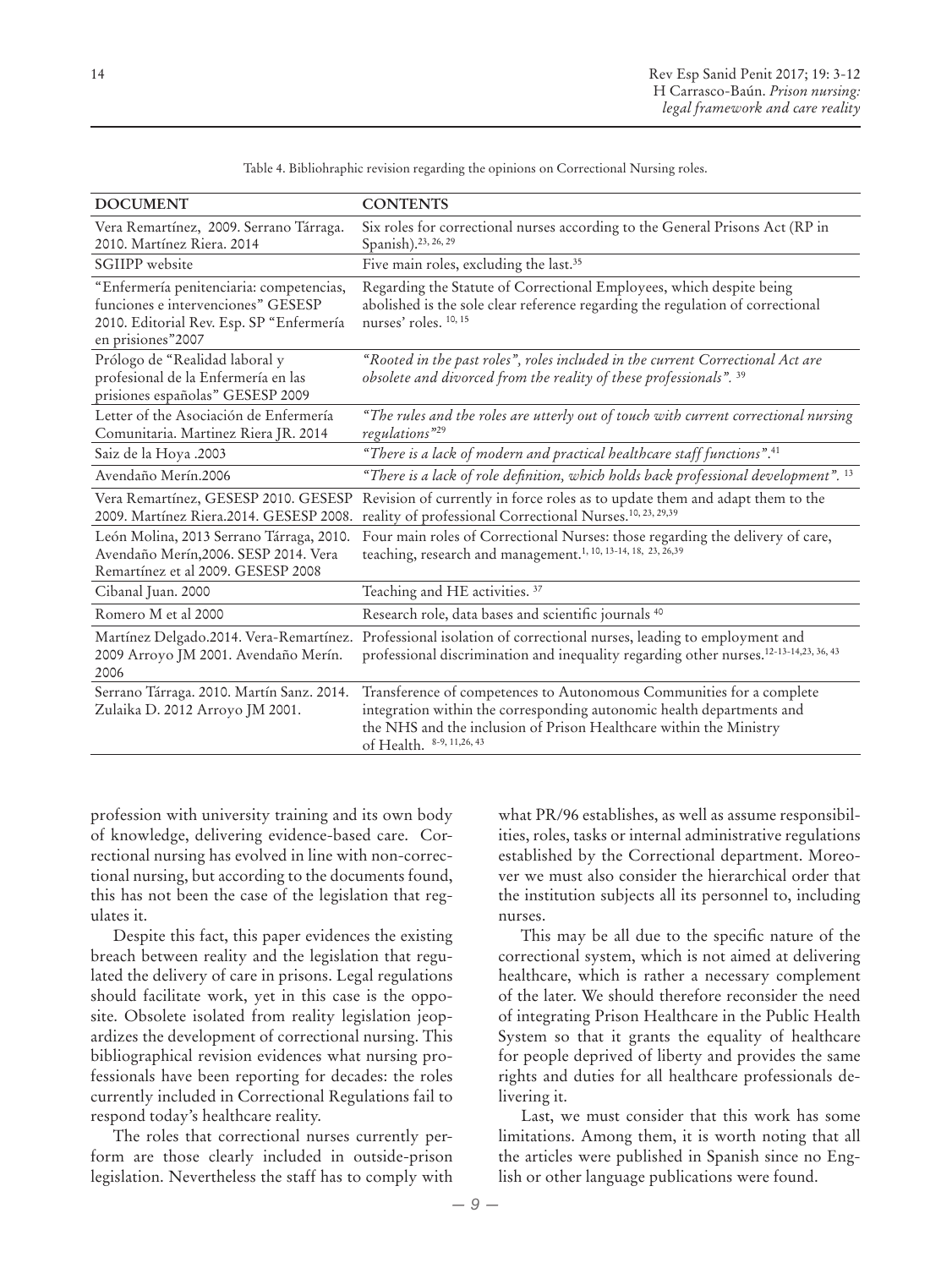## **Correspondence**

Héctor Carrasco Baún Email: hectorcarrasco77@gmail.com

## **References**

- 1. León Molina J. Textos de enfermería impresos en España durante los siglos XVI y XVII disponibles en bibliotecas digitales. Enfermería Global [Internet]. 2013 [citado 9 Mar. 2015]; 12(4): 280-7. Disponible en: http://revistas.um.es/eglobal/article/ view/173531/153211
- 2. García Martínez AC, García Martínez MJ. Causa de beatificación y canonización de Bernardino de Obregón. Un enfermero reformador del siglo XVI. Sevilla: Portalhiades; 2009.
- 3. García Martínez AC. Cultura escrita y grupo profesionales. La escritura y la lectura entre los enfermeros españoles de los siglos XVI y XVII. HID [Internet]. 2004 [citado 3 Feb. 2015]; (31): 249-67. Disponible en: http://www.uhu. es/dhis2/B\_INNOVACI%C3%93N/ACTH\_ ACGM/01%20PDF/2004%20ACGM%20 HID%2031.pdf
- 4. García Martínez AC, García Martínez MJ. Causa de beatificación y canonización de Bernardino de Obregón. Biografía. Momentos de la vida de Bernardino de Obregón. Sevilla: Portalhiades; 2009.
- 5. Fernández A. Instrucción de enfermeros para aplicar los remedios a todo género de enfermedades y acudir a muchos accidentes que sobrevienen en ausencia de los médicos [Internet]. Madrid: Imprenta Real; 1625 [citado 5 Feb. 2015]. Disponible en: http://books.google.es/books/ about/Instruccion\_de\_enfermeros\_para\_aplicar\_l. html?id=0gC2s9Xz9mwC
- 6. García Martínez AC, García Martínez MJ. El manual Instrucción de enfermeros (1625), compuesto por los enfermeros obregones, y los cuidados urológicos en los hospitales del siglo XVII. Enfuro [Internet]. 2012 [citado 4 Feb. 2015]; (122): 4-10. Disponible en: http://dialnet.unirioja.es/servlet/ articulo?codigo=4273399
- 7. Leiva Tapia J, La sanidad penitenciaria en los presidios del Reino Real Ordenanza General de presidios de 1834. Rev Esp Sanid Penit 2015;17:75-81.
- 8. Chaves Palacios J. Franquismo: prisiones y prisioneros. Pasado y Memoria. Revista de Historia Contemporánea [Internet]. 2005 [citado 7 En. 2015]; (4): 27-47. Disponible en: http://www. burgos1936.com/\_utiles/otros/Publicaciones/6.\_ Franquismo\_prisiones\_y\_prisioneros.pdf
- 9. Martín Sánchez V. Sanidad Penitenciaria tras la Ley Orgánica General Penitenciaria. Presente y futuro treinta y cinco años después. En: Ponencias y comunicaciones del X Congreso Nacional y XVIII Jornadas de la SESP. Barcelona: Universidad de León; 2014. p. 50-3.
- 10. Grupo de Trabajo de Enfermería de la Sociedad Española de Sanidad Penitenciaria (GESESP). Enfermería penitenciaria: competencias, funciones e intervenciones. Barcelona: Sociedad Española de Sanidad Penitenciaria; 2010.
- 11. Zulaika D, Etxeandia P, Bengoa A, Caminos J, Arroyo-Cobo JM. Un nuevo modelo asistencial penitenciario: la experiencia del País Vasco. Rev Esp Sanid Penit [Internet]. 2012 [citado 7 En. 2015]; 14(3): 91-8. Disponible en: http://www.sanipe.es/ OJS/index.php/RESP/article/view/315/696
- 12. Martínez-Delgado MM. Estandarización de los cuidados de enfermería en los pacientes ingresados en un Centro Penitenciario. Rev Esp Sanid Penit [Internet]. 2014 [citado 8 Mar. 2015]; 16 (1): 11-9. Disponible en: http://www.sanipe.es/OJS/index. php/RESP/article/view/349/795
- 13. Avendaño Merín I. Reflexión: el papel de la Enfermería Penitenciaria. Presente y futuro. Rev Esp Sanid Penit [Internet]. 2006 [citado 13 En. 2015]; 8 (3): 112-5. Disponible en: http://www.sanipe.es/ OJS/index.php/RESP/article/view/124/292
- 14. Grupo de Trabajo de Enfermería de la Sociedad Española de Sanidad Penitenciaria (GESESP). Calidad asistencial percibida por los usuarios de la atención de Enfermería, en los CP Españoles. Madrid: Sociedad Española de Sanidad Penitenciaria; 2011.
- 15. Editorial. Enfermería en Prisiones. Rev Esp Sanid Penit [revista en Internet] 2007 [citado 18 de Diciembre de 2014]; 9 (3): 65-66. Disponible en: http://www.sanipe.es/OJS/index.php/RESP/article/viewFile/96/230
- 16. García Jiménez JJ. Realidad laboral y profesional de la Enfermería en las prisiones españolas. Enfermería Global [Internet]. 2009 Jun [citado 11 En. 2015]; 8 (2): 1-3. Disponible en: http://revistas. um.es/eglobal/article/view/67511/65021
- 17. Chérrez C, Alás R, Sanchiz JR. Actividad clínica en la consulta médica a demanda de un Centro Penitenciario frente a la de un Centro de Salud. Rev Esp Sanid Penit [Internet]. 2007 [citado 17 Dic. 2014]; 9(3): 75-83. Disponible en: http://www.sanipe.es/OJS/index.php/RESP/article/view/98/234
- 18 Nuestro trabajo. La Sanidad Penitenciaria, esa gran desconocida [Internet]. Barcelona: Sociedad Española de Sanidad Penitenciaria; 2014 [citado 18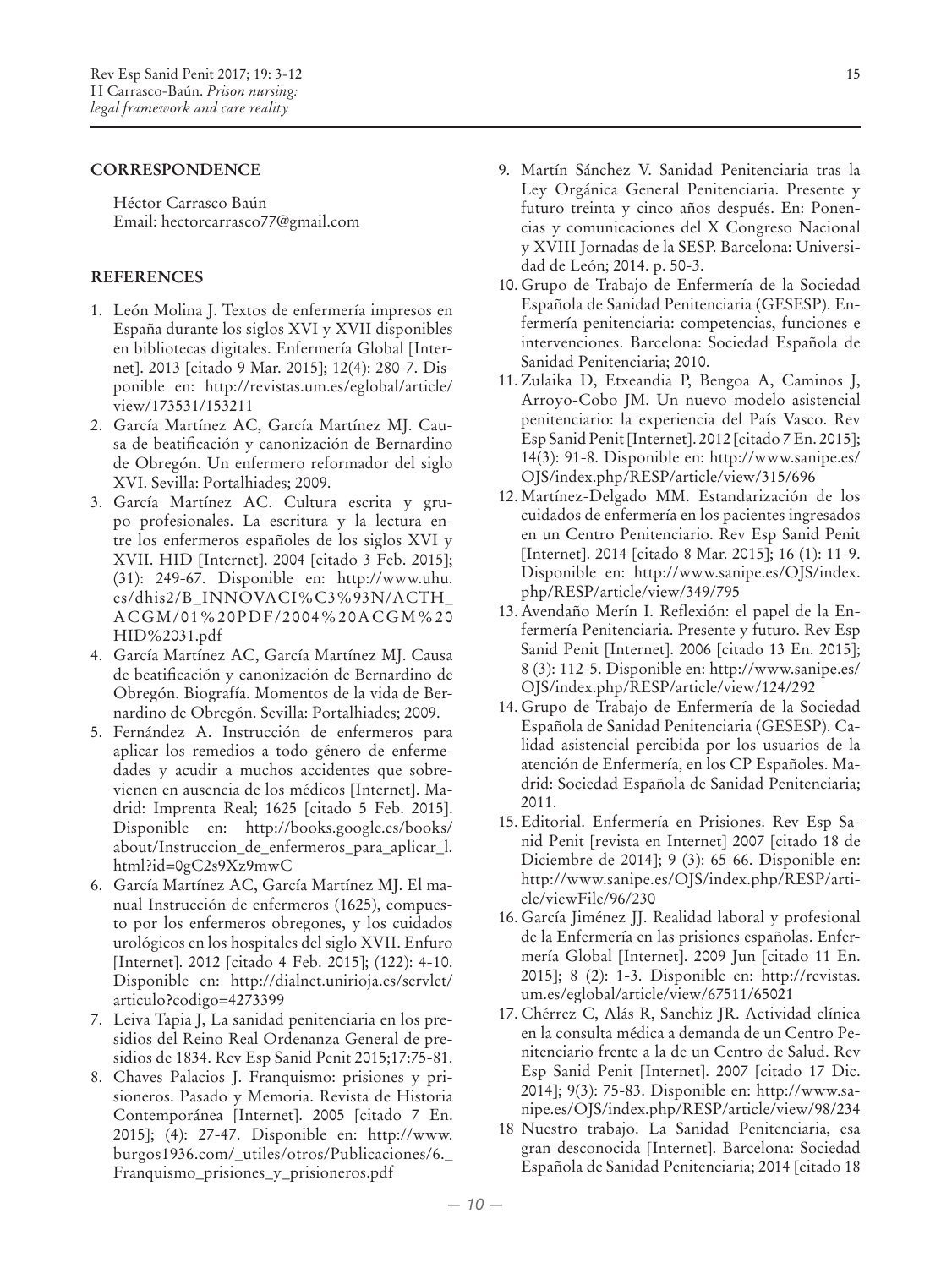Dic. 2014]. SESP. Conoce la SESP [aprox. 5 pantallas]. Disponible en: http://www.sesp.es/sesp/ T95/portada/inicio

- 19. Grupo de Trabajo sobre Tratamientos del VIH [Internet]. Barcelona: Lo + positivo 28; 2004 [citado 16 Feb. 2015]. De Hernández J. Sanidad penitenciaria: una asignatura pendiente [aprox. 4 pantallas]. Disponible en: http://gtt-vih.org/actualizate/lo\_mas\_ positivo/LMP\_28\_sanidad\_penitenciaria
- 20. Constitución Española. Boletín Oficial del Estado nº 311 de 29 de Diciembre de 1978: 29313- 424. Disponible en: http://www.boe.es/boe/ dias/1978/12/29/pdfs/A29313-29424.pdf
- 21. Ley 16/2003, de 28 de Mayo, de Cohesión y Calidad del Sistema Nacional de Salud. Boletín Oficial del Estado nº 128 de 29 de Mayo de 2003: 1-41. Disponible en: http://www.boe.es/buscar/ pdf/2003/BOE-A-2003-10715-consolidado.pdf
- 22. Ley de 25 de Noviembre de 1944, de Bases de Sanidad Nacional. Boletín Oficial el Estado nº 331 ·26 de Noviembre de 1944: 8908-36. Disponible en: http://www.boe.es/datos/pdfs/BOE/1944/331/ A08908-08936.pdf
- 23. Vera Remartínez EJ. Funciones de la Enfermería Penitenciaria y realidad asistencial. En: XIII Jornadas de la SESP. Cáceres: GESESP; 2009. p. 1-10.
- 24. Orden, de 26 de Abril de 1973, por la que se aprueba el Estatuto del Personal Auxiliar Sanitario Titulado y Auxiliar de Clínica de la Seguridad Social. Boletín Oficial del Estado nº 102 de 28 de Abril de 1973: 8519-25. Disponible en: http://www.boe.es/ boe/dias/1973/04/28/pdfs/A08519-08525.pdf
- 25. Ley Orgánica 1/1979, de 26 de septiembre, General Penitenciaria. Boletín Oficial del Estado nº 239 de 5 de Octubre de 1979: 23180-86. Disponible en: http://www.boe.es/boe/dias/1979/10/05/pdfs/ A23180-23186.pdf
- 26. Serrano Tárraga MD. Derecho a la salud de los internos en CP y sanidad penitenciaria (I). Revista de Derecho UNED [Internet]. 2010 [citado 30 En.2015]; (6): 413-46. Disponible en: http://espacio. uned.es/fez/eserv.php?pid=bibliuned:RDUNED-2010-6-5140&dsID=Documento.pdf
- 27. Real Decreto 1201/1981, de 8 de Mayo, por el que se aprueba el Reglamento Penitenciario. Boletín Oficial del Estado nº 149 de 23 de Junio de 1981: 14357-60. Disponible en: http://www.boe.es/boe/ dias/1981/06/23/pdfs/A14357-14360.pdf
- 28. Real Decreto 787/1984, de 26 de Marzo, de reforma parcial del Reglamento Penitenciario. Boletín Oficial del Estado nº 99 de 25 de Abril de 1984: 11333-8. Disponible en: http://www.boe.es/boe/ dias/1984/04/25/pdfs/A11333-11338.pdf
- 29. Martínez Riera JR. Carta a Ángel Yuste Castillejo. Valencia: Asociación de Enfermería Comunitaria; 2014. [citado 11 Feb. 2014]. Disponible en: http:// enfermeriacomunitaria.org/web/attachments/article/953/SEC\_GRAL\_IIPP.pdf
- 30 Ley 14/1986, de 25 de Abril, General de Sanidad. Boletín Oficial del Estado nº 102 de 29 de Abril de 1986: 15207-24. Disponible en: https:// www.boe.es/boe/dias/1986/04/29/pdfs/A15207- 15224.pdf
- 31. Real Decreto 1231/2001, de 8 de Noviembre, por el que se aprueban los Estatutos generales de la Organización Colegial de Enfermería de España, del Consejo General y de Ordenación de la actividad profesional de enfermería. Boletín Oficial del Estado nº 269 de 9 de Noviembre de 2001: 40986-99. Disponible en: http://www.boe.es/boe/ dias/2001/11/09/pdfs/A40986-40999.pdf
- 32. Ley 44/2003, de 21 de Noviembre, de Ordenación de las Profesiones Sanitarias. Boletín Oficial del Estado nº 280 de 22 de Noviembre de 2003: 41442-58. Disponible en: https://www.boe.es/ boe/dias/2003/11/22/pdfs/A41442-41458.pdf
- 33. Ley 29/2006, de 26 de julio, de Garantías y uso racional de los medicamentos y productos sanitarios. Boletín Oficial del Estado nº 178 de 27 de Julio de 2006: 28122-65. Disponible en: http://www. boe.es/boe/dias/2006/07/27/pdfs/A28122-28165. pdf
- 34. Real Decreto-Ley 20/2011, de 30 de Diciembre, de medidas urgentes en materia presupuestaria, tributaria y financiera para la corrección del déficit público. Boletín Oficial del Estado nº 315 de 31 de Diciembre de 2011. Disponible en: http:// www.boe.es/boe/dias/2011/12/31/pdfs/BOE-A-2011-20638.pdf
- 35. Secretaría General de Instituciones Penitenciarias [Internet]. Madrid: Ministerio del Interior. Gobierno de España; 2014 [citado 7 En. 2015]. Cuerpo de Enfermeros de Instituciones Penitenciarias [aprox. 1 pantalla]. Disponible en: http://www. institucionpenitenciaria.es/web/portal/administracionPenitenciaria/recursosHumanos/ats.html
- 36. Editorial. Evolución de la enfermería hacia la satisfacción profesional. Rev Esp Sanid Penit [Internet]. 2009 [citado 18 En. 2015]; 11(3): 65-7. Disponible en: http://www.sanipe.es/OJS/index.php/ RESP/article/view/59/149
- 37. Cibanal Juan L. El papel enfermero/a en el medio penitenciario como agente de salud. Rev Esp Sanid Penit [Internet]. 2000 [citado 18 En. 2015]; 2(1): 14-22. Disponible en: http://www.sanipe.es/OJS/ index.php/RESP/article/view/173/713